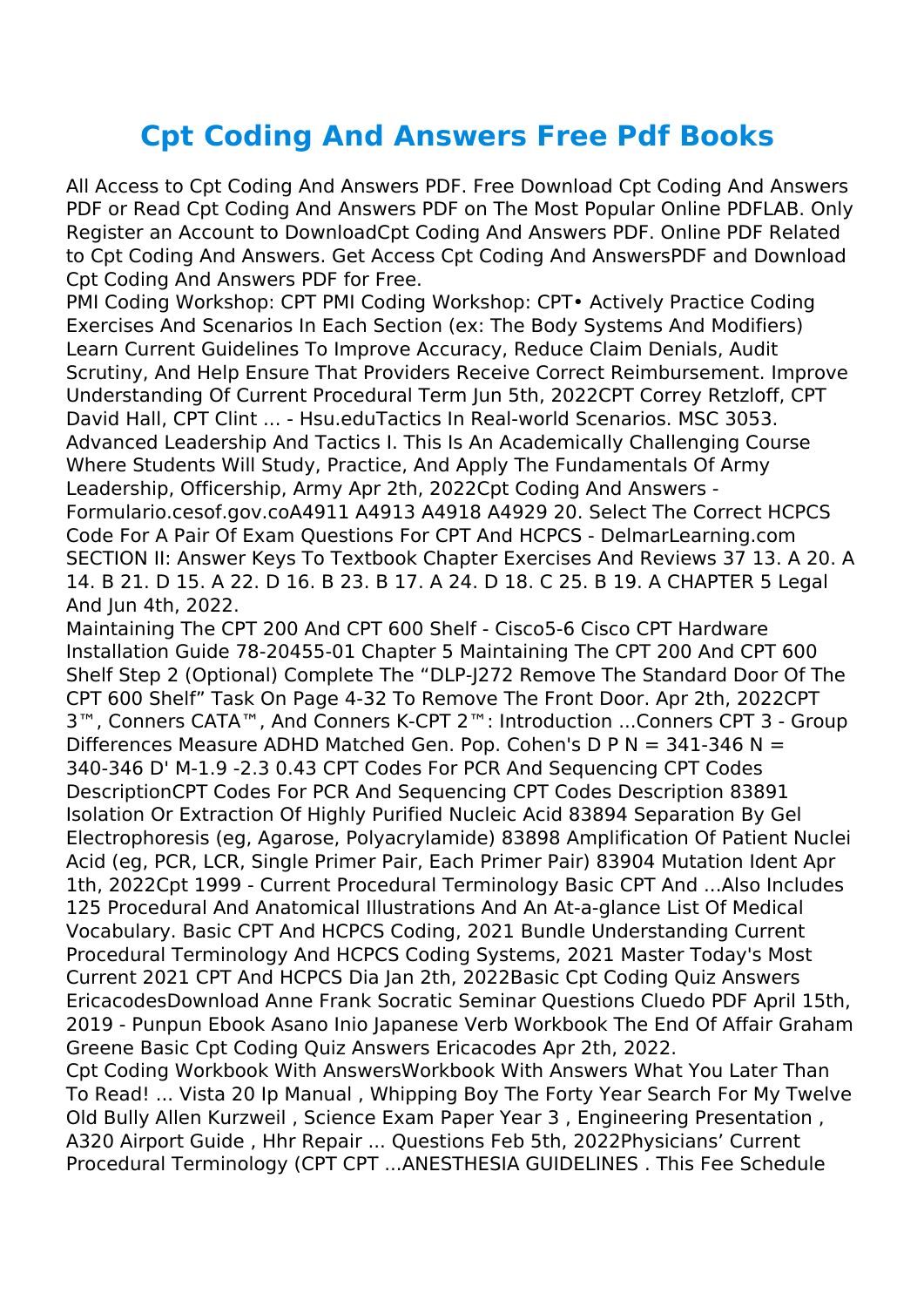Has Been Updated To Incorporate By Reference The 20 Edition Of The 20 American Medical Association's . Physicians' Current Procedural Terminology, Fourth Edition (CPT®-4), Including The General Guidelines, Identifiers, Modifiers, A Mar 3th, 2022Exam CPT Exam CPT - Augustahealth.comHand/Wrist- Bilateral Arthritis 2 Views 73120 Barium Enema With Gastroview 74270 Hand Complete L R 73130 Barium Swallow W Air Contrast 7422 1 Hips - Bilateral With AP Pelvis 73523 Mod Jan 3th, 2022.

BIOPSY CPT CT SCANS CPT - Desert RadBarium Swallow, Double Contrast 74221 Parathyroid Imaging 78070, A9500 MODIFIED BARIUM SWALLOW 74230 W/ SPECT 78071, Mar 4th, 2022CPT CODES OCULOPLASTICS CPT CODES TRAUMA (continued)Suture Recent Wound Full Thickness 67935 Complex Repair 1.1x2.5cm 13151 Auricular Cartilage Graft 15760 TRAUMA EUA 92019 (limited) 92018 (complete) Globe Perforation Repair 92019, 66020, 65280, 65272 Cornea Perf W/ Uveal Tissue 65285 Cornea Perf W/o Uveal 65820 Medpore Implant 65310, 15730, 68320 TRAUMA (continued) Jul 4th, 2022CPT 28297 Versus CPT 28740First Metatarsal Head, The Single Ap-propriate CPT Code Is CPT 28297. When A First Metatarsocuneiform Joint Arthrodesis Is Performed By Any Method Without Resection Of The Me-dial Eminence Of The First Metatarsal Head, The Single Appropriate Code Is CPT 28740. There Is Only One Official, Rec-ognized Listing Of CPT Codes And It May 4th, 2022.

2015 CPT Code Changes - Rev. 12/4/2014 2014 CPT 2015 …2015 CPT Code Changes - Rev. 12/4/2014. ACL Test Code. Test Description: 2014 CPT Code 2015 CPT Code: Medicare HCPCs DMPNL2: DRUG MANAGEMENT PANEL 2 80171 83805 83925: 80369 80362 80355 80354 80366 80367 80373 G6052 G6056 G6058: CLORPR CHLORPROMAZINE, QUANTITATIVE (THORAZINE) May 1th, 2022Cpt Changes 2015 An Insiders View Ama Cpt ChangesRead Book Cpt Changes 2015 An Insiders View Ama Cpt ChangesAppendix D. AMA Is The Authority To Turn To When Seeking An Official Interpretation And Explanation For A CPT Code Or Guideline Change. 2015 CPT® Changes: An Insider's View, 1st Edition - Cengage Find Helpful Customer Reviews And Review Ra Mar 3th, 20222016 AMA CPT Radiation Oncology CPT Code ChangesMagellan Developed The Following Crosswalk To Support Claims Adjudication Which Allows The 2015 Deleted CPT Codes Authorized To Apply To The Applicable Billed 2016 CPT Codes. If You Have An Authorization For Treatment Beginning In 2015 And Continuing Into 2016, The Deleted 2015 CPT Feb 1th, 2022. Cpt 2014 Standard Edition Cpt Current Procedural ...CPT 2014 Standard Edition (CPT Current Procedural Terminology - Standard Edition) By American Medical Association (2013) Paperback Paperback – January 1, 1601 5.0 Out Of 5 Stars 2 Ratings See Apr 1th, 2022Measure Description Required CPT II Codes Potential CPT ...CPT Category II Code: 3008F (BMI Recorded) 3351F (negative Screen For Depressive Symptoms) Or . 3352F (no Significant Depressive Symptoms) Or . 3353F (mild To Moderate Depressive Symptoms) Or . 3354F (clinically Significant Depressive Symptoms) 99384 Preventive Medicine Services (12-17) Jun 4th, 2022Category CPT® Code CPT® Code Description - EviCoreJoint Services CPT Code List ... Arthroplasty, Knee, Condyle And Plateau; Medial And Lateral Compartments With Or Without Patella Resurfacing (total Knee Arthroplasty) V1.2019 Effective: 1/1/2019 Category CPT® Cod Mar 3th, 2022.